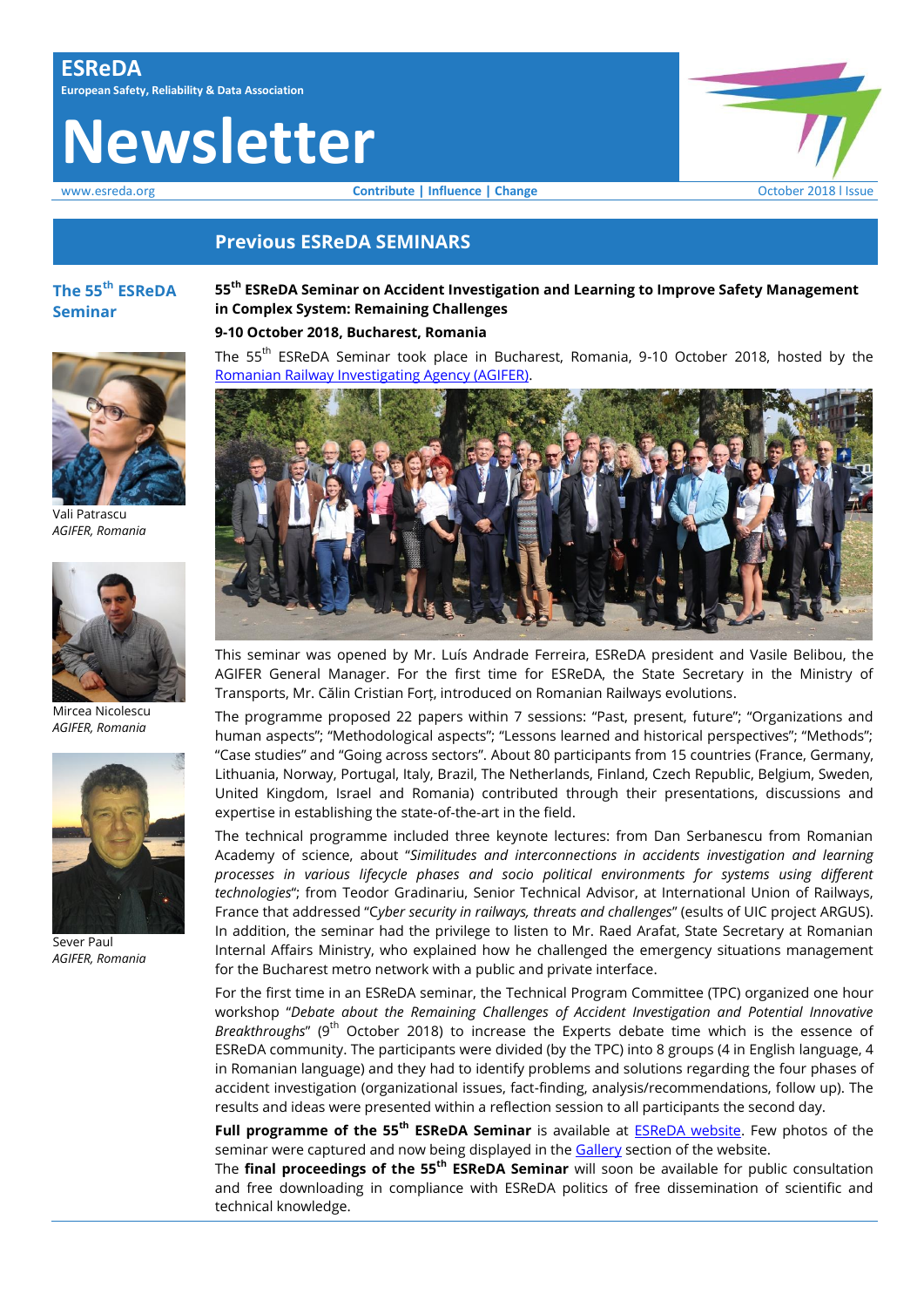## **Forthcoming ESReDA SEMINARS**

## **The 56 th ESReDA Seminar**



Dmitry Efrosinin *JKU Linz, Austria*



Mohamed Eid *CEA, France*

## **The 56th ESReDA Seminar on Critical Services continuity, Resilience and Security**

#### **23-24 May 2019, Linz, Austria**

Critical services continuity is a major societal security issue in modern society. They vital for the society and supplied thanks to a large variety of Critical Infrastructures (CIs). Some services disruptions may endanger the security of the citizen, the safety of the strategic assets and even the governance stability.

The CIs are more and more connected thanks to the information technology (IT) and supply services in every aspect in man's daily-life. The continuous progress in the IT fields pushes modern systems and infrastructures to be more and more: intelligent, distributed and proactive. That increases not only the operational complexity of the CI's but their vulnerability. The more complex a system is, the more vulnerable it will be and the more numerous the threats that can impact on it. The loss of operability of critical infrastructures may result in major disruption in some vital services supply leading to severe crises.

To counterbalance the increasing vulnerability of the systems, engineers, designers and operators should enhance the system preparedness and resilience facing different threats. That requires a supported continuous effort in many corresponding fields. One of them is "Modelling, Simulation & Analysis (SM&A)" of the CI in order to enhance the CIs' preparedness & resilience.

ESReDA as one of the most active EU networks in the field has initiated a project group (CI‐PR/MS&A‐ Data) on the "Critical Infrastructure/Modelling, Simulation and Analysis – Data". The main focus of the project group is to report on the state of progress in MS&A of the CIs preparedness & resilience with a specific focus on the corresponding data availability and relevance.

In order to report on the most recent developments in the field of the CIs preparedness & resilience MS&A and the availability of the relevant data, ESReDA will hold its 56<sup>th</sup> Seminar on the following thematic: "Critical Services continuity, Resilience and Security".

The 56<sup>th</sup> ESReDA seminar will be held on 23-24 May 2019, hosted by [Johannes Kepler University](http://www.jku.at/) [\(Institute for Stochastics](http://www.jku.at/stochastik) and [Linz Center of Mechatronics\)](http://www.lcm.at/) Linz, Austria. The **Call for Papers** is online at [ESReDA website.](https://www.esreda.org/event/56th-esreda-seminar/) **Deadline for draft papers** is the **13th January 2019**.

## **New ESReDA PROJECT GROUPS**

## **PG on Creating Safe and Resilient Supply Chain**



Tomasz Nowakowski *Wrocław University of Technology, Poland*



Agnieszka Tubis *Wrocław University of Technology, Poland*

The project group "**Creating Safe and Resilient Supply Chain**" was created in 2018. The project group is working on a development of the new method for supply chain creating and its monitoring in the context of the measurement systems that are focused on safety and resilience of performed logistic processes. Recent works are focused on a comprehensive literature review on supply chain, supply chain management, as well as on safety, resilience, and vulnerability concepts. The ESReDA works will be ended by publishing a comprehensive scientific study of the carried out research in the form of a monograph submitted to the Springer publishing house, which covers 3 years of group activity.

The second meeting of the Project Group is planned to be held during 56<sup>th</sup> ESReDA Seminar (22 Mav 2019, Linz, Austria). The scope of the meeting is to present research results regarding:

- ‒ the literature review on the resilience and safety areas (regarding to supply chain performance) in order to e.g. sort out these terms,
- ‒ overview of measurement systems in order to provide the classification of the known measures, methods, models, and indexes used for supply chain resilience and safety performance assessment.

Leaders of the PG: Prof Tomasz Nowakowski and Dr Agnieszka Tubis [\(email\)](mailto:agnieszka.tubis@pwr.edu.pl).

**All experts concerned in the field are welcome to join the project group meeting, for the purpose please contact** Dr Sylwia Werbińska-Wojciechowska [\(email\)](mailto:sylwia.werbinska@pwr.edu.pl).